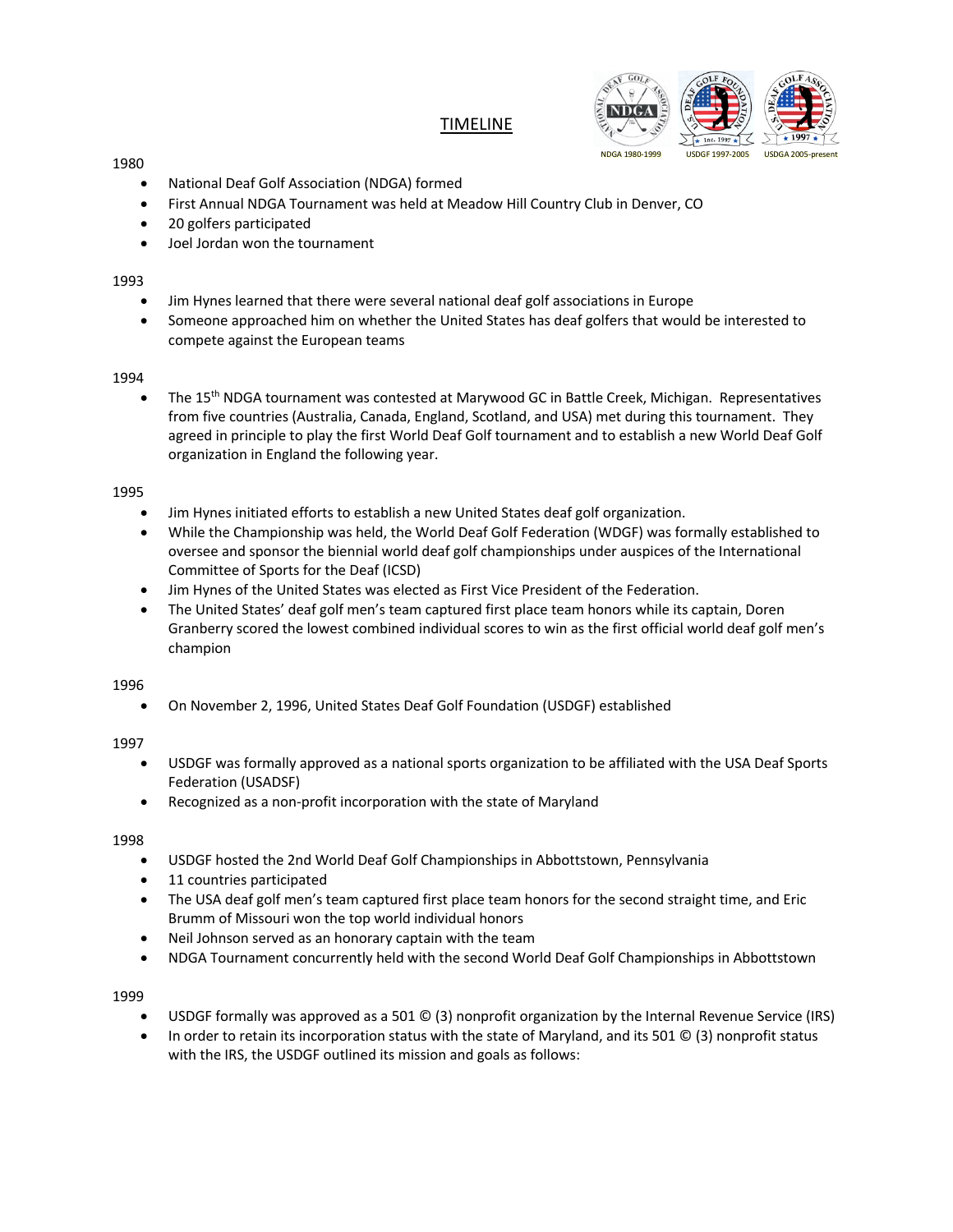- 1. To organize and operate national level deaf golf tournaments under the auspices of USADSF in order to send official USA deaf golf teams to the World Deaf Golf Championships (WDGC). The Championships are held biennially for both team and individual competitions at an alternate host country.
- 2. To sponsor a summer golf camp for deaf and hard of hearing youth.
- There was a national qualifying tournament held jointly by NDGA and USDGF in Utah to determine the USA deaf golf men's team for participation in the 3rd WDGC in Sun City, South Africa
- NDGA ceased operations and merged to USDGF

- During the WDGC in South Africa, 3 deaf golf women submitted a proposal to the WDGF asking that there be separate Championships for deaf golf women's play (team AND individual competition) and approved starting next tournament, respectively
- Susan Zupnik was one of three women pioneers that contributed to the establishment of the world deaf women's championships
- The USA deaf golf men's team captured first place team honors for the third straight time, however top individual honors in men's competition went to Ryan Lotz of South Africa

## 2001

• USDGF held its first United States Deaf Golf Championships (USDGC) in Sioux Falls, South Dakota

## 2002

- For WDGC in Ireland, Verizon Communications donated \$5,000 and Jack & Barbara Nicklaus made an anonymous donation to the USA deaf golf team's fund
- In the world deaf golf men's team and individual competitions, the United States finished for third place with team honors
- For men's individual, champion was Cedric Touzard of South Africa
- Patty Sue Ploysa of New York won the first official women's individual championship while the USA deaf golf women's team came in first in team competition
- Susan Zupnik was the first female to serve on the Federation Board of Directors

## 2003

- USDGF selects Mid-Pines Inn and Golf Club as the site of 2nd USDGC on July 9-12, 2003, in Pinehurst, North Carolina
- Seniors Division includes for the first time in the competition
- WDGF adds Seniors Division, for individual competition only

## 2004

- In the world deaf golf men's team competition in Sweden, the United States recaptures first place
- The individual men's champion is Cedric Touzard of South Africa, successfully defend his title
- The United States women's team also successfully defend their title
- Linda Davis of Australia wins first place in women's individual competition
- Jun Oishi from Japan wins the first official seniors' individual championship
- In the fall, the USDGF board increases to the number of Board members to a total of 10.
- USDGF selects Greater Rochester Deaf Golf Association to host 3rd USDGC at Ravenwood Golf Club in Victor, New York

- 48 golfers participate in the USDGC at Ravenwood Golf Club in Victor, New York
- Doren Granberry of California won the men's individual competition on the first hole of sudden-death playoff over Bill Roberts of Missouri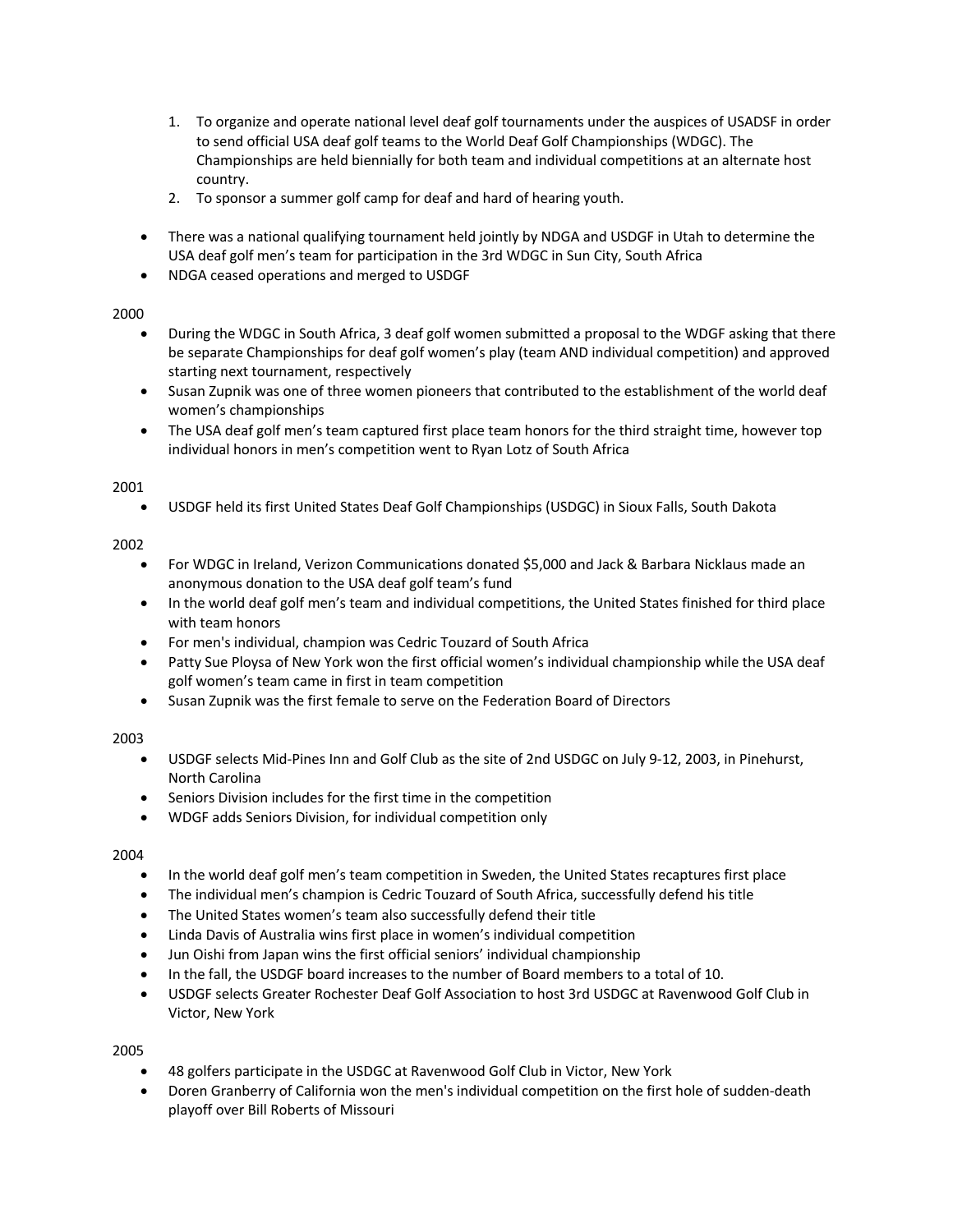- Patty Sue Ploysa of New York accomplishes her defending title with the victory for women's division
- Wally DeVe of Oregon wins the individual seniors' division
- USDGF name has changed to United States Deaf Golf Association (USDGA)

- USDGA's dominance continues by winning the overall team and individual titles at the 6th WDGC at Red Tail Landing Golf Club in Edmonton, Alberta, Canada
- Brandon Babineaux of Minnesota won the men's individual title
- Linda Davis of Australia won the women's division
- The USA women win the team title
- Wally DeVe of Oregon won the seniors' division
- USDGA announced exemptions policy for champions and runner-ups of state and local deaf golf associations to participate in the 4th USDGC in Caseyville, Illinois

#### 2007

- United States Golf Association (USGA) extends \$20,000 grant for the Championships, a first in USDGA's history
- A Hall of Fame program will be held during the banquet of the Championships, also a first-time ever
- 11 deaf golfers, 9 men and 2 women, will be inducted in the Hall of Fame on basis of their exemplary championship play and/or leadership at national, regional, state, and/or local deaf golf association levels, they are: Roy DeMotte, Jim Hynes, Harold Deuel, Neil Johnson, Ray Kessenich, Gil Lentz, Patty Sue Ploysa, Jack Lunz, Francis Mog, Anna Prinzevalle, and Wilbur Sawhill

#### 2008

- The 7<sup>th</sup> WDGC was held in Perth, Australia on the Joondalup Resort designed by Robert Trent Jones Jr. It was a crazy golf course! Very challenging!
- The USA men's team captured their  $6<sup>th</sup>$  WDGC Championship. They only had four players! Still the only time in WDGC history less than 6 players won the Men's Team WDGC Championship. Brandon Babineaux finished  $3^{rd}$ , Tim Dapp  $8^{th}$ , Dano Aldaz 12<sup>th</sup> and Darrell Hovinen 16<sup>th</sup> as individuals.
- The USA women's team finished second to Australia. Patty Sue Ploysa, age 66, finished second place while Susan Zupnik finished fifth place.
- Two seniors represented USA. Neil Johnson and Mike Yance, they finished  $6<sup>th</sup>$  and  $7<sup>th</sup>$ .

## 2009

- 5<sup>th</sup> USDGC was held at Pelican Lakes Golf Club in Windsor, Colorado. It was recorded longest total yardage in USDGC history, playing at 7,264 yards due to high altitude.
- Long bomber, Brandon Babineaux of Texas used his distance advantage to navigate around the golf course winning by 6 strokes in the Open Division. There were 4 international golfers competing in the tournament, two from Australia, one from Canada and one from England.
- Tim Dapp of Maryland won a whopping by 21 strokes in Seniors' division.
- Patty Sue Ploysa of New York, won in Women's Division.
- Bill Roberts and Susan Zupnik were inducted to the Hall of Fame.

- The United States Deaf Golfers competed against 15 countries at Sam Torrance Golf Club in St. Andrews, Fife, Scotland
- Melissa Stockton of Utah was declared the world deaf women's champion
- The USA Women's team earned a first-place berth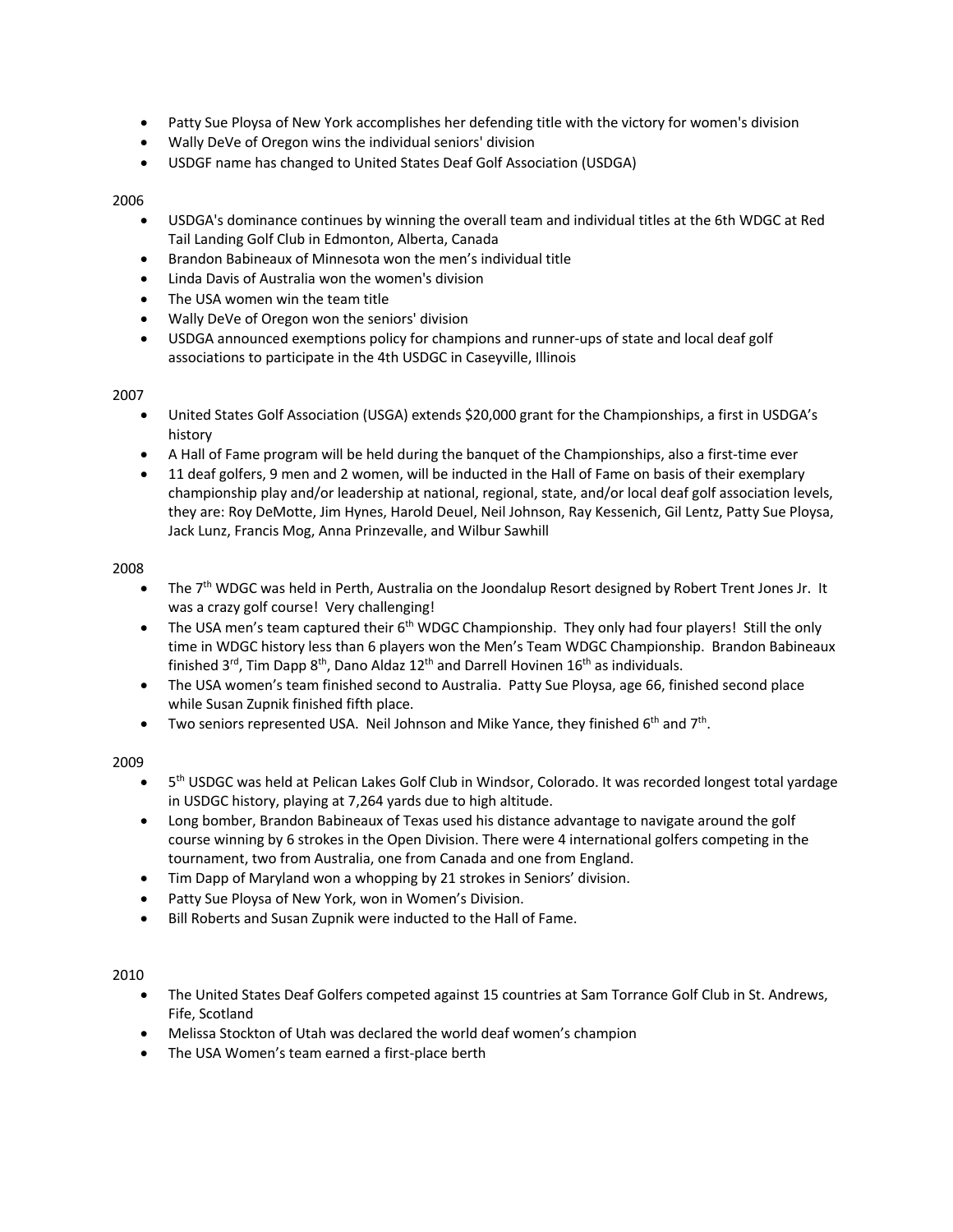- The USA Men's team did not play up to their defending championship expectations, Doren Granberry was the sixth best individual with Tim Dapp who also played well but had to withdraw after hurting his back in bad fall on the course
- However, with help from Jed Barish, Daryn Taylor, Mike Houston and Dano Aldaz, the USA team struggled to fifth place finish against a very strong field of European golfers
- The USA Senior Team did not do better with Jose Sermeno's ailing case of flu and chills. Joe Rourke didn't play to his par and 75-year-old George Dyess got disqualified on the first day when he failed to sign his scorecard
- For the first time, USDGA collaborated with Jason Scarth of Britannia Golf travel agency to handle logistics for golfers and non-golfers
- From this experiment, it is believed that this type of collaboration should be done again when the USA teams compete at 2012 WDGC to be held in Japan.

- The Golf Club at Yankee Trace in Centerville, Ohio hosted as the site of the 6th USDGC
- Norman Artz, Gordon Bachman, Doren Granberry and Jim Potter were inducted into the USDGA Hall of Fame

## 2012

- The very first World Deaf Golf Championships to be held in Japan were very successful.
- Total Number of volunteers came to over 400
- Australian Jack McLeod won the Men's Open with 290 by 13 strokes over Denmark's Han Elgaard.
- Seniors' Kenneth Hoffman of Canada won with 330 by 3 strokes over Japan's Akio Wantanabe
- Loentine Warringa of Netherland, won by 21 strokes over USA's Melissa Stockton.
- Team Men's Australia in 1<sup>st</sup>; Sweden in 2<sup>nd</sup>; and Denmark in 3<sup>rd</sup>
- Team Seniors' Japan in 1st; Canada in 2<sup>nd</sup> and USA in 3<sup>rd</sup>
- Team Women's USA in  $1^{st}$ ; Australia in  $2^{nd}$ ; and Japan in  $3^{rd}$

## 2013

- 7th Beinnial USDGC was held at Omni Tucson National Resort in Tucson, Arizona on June 4-7, 2013.
- Louis Pedroza of California drained a long par putt on 18th hole to edge out Dano Aldaz of Colorado and Bill Roberts of Missouri by a shot for his first USDGC Championship.
- Tim Dapp of Maryland claimed his first USDGC Senior title over runner- up Keith Worek of NY with Gerald Isobe finishing 3rd.
- Patty Lopez of Arizona won her first USDGC Women title with Melissa Stockton of Utah getting 2nd place. Susan Zupnik of New Jersey claimed 3rd.
- Helen DiFalco, Linda Nelson, George Dyess and Heyward Thompson were inducted to the Hall of Fame

## 2014

- WDGC played at Grand Traverse Resort in Michigan, USA. Two golf courses (The Bear by Jack Nicklaus and Wolverine by Gary Player) were first ever played at the same time.
- Jack Besley (Australla) won 1st place in Men flight by 7 strokes.
- Patty Lopez (USA) won 1st place in Ladies flight. Note that she made a hole-in-one at 9th hole.
- Kenneth Hoffman (Scotland) won 1st place in Senior flight by beating Keith Worek (USA) in a sudden death playoff 1st hole when making a long birdie.
- What a sweep! All three USA Men, Ladies and Senior teams won in 1st place in Team completion.

- USDGC was hosted at Worthington Manor Golf Club in Ijamsville, Maryland
- 55 golfers participated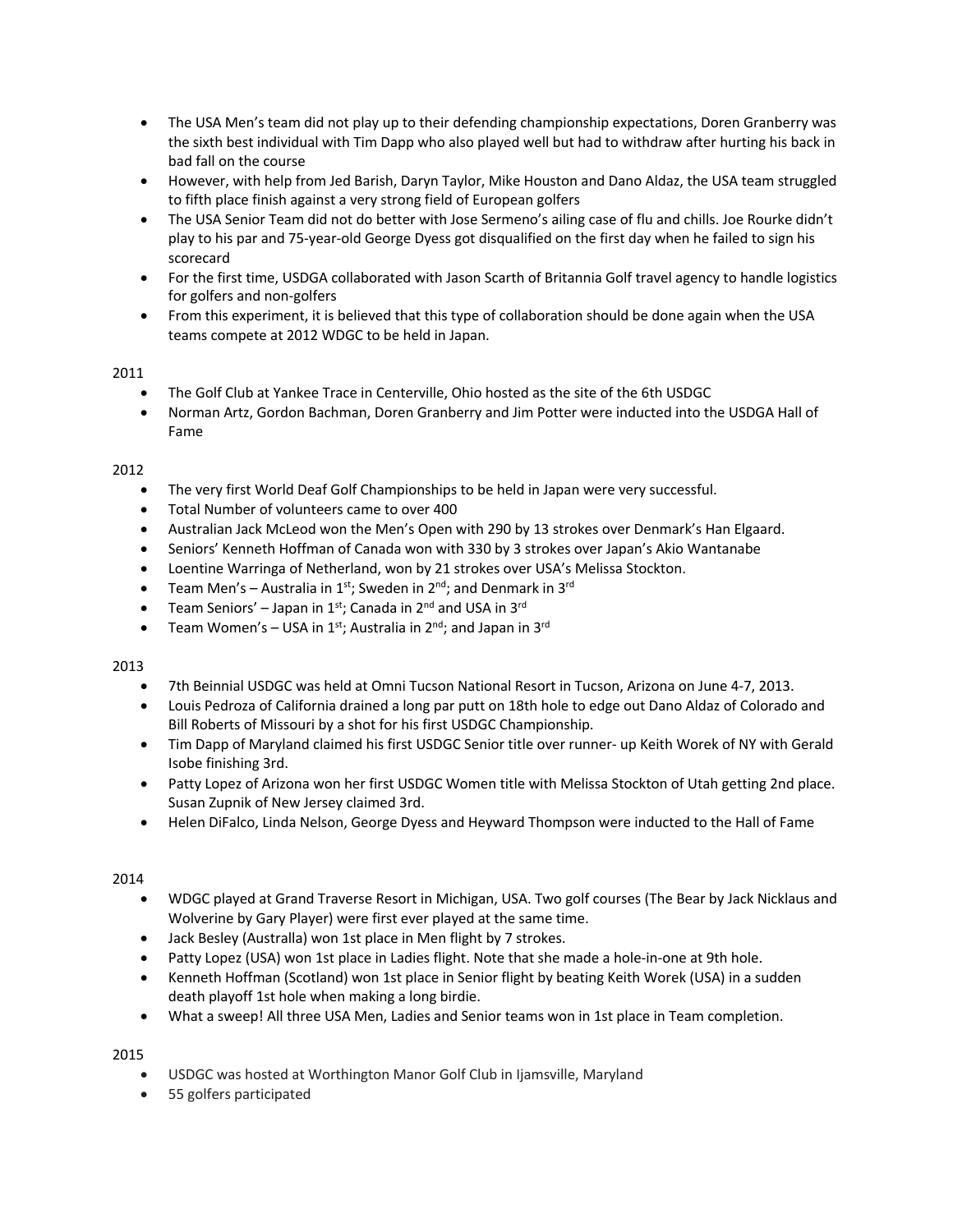- Brandon Babineaux won the Open Division Crown
- Bill Roberts won the Seniors Division
- Patty Lopez continue to hold the Women's Division
- Claude Stout, Darrell Hovinen, Gerald Isobe and Bernie Brown were inducted to the Hall of Fame

- WDGC played at Royal Golf Club in Copenhagen, Denmark.
- Allen John (Germany) won 1st place in Men flight while Brandon Babineaux (USA) came up in 3rd place
- Lydia Ingman (England) won 1st place in Ladies flight.
- Mark Lothian (Scotland) won 1st place in Senior flight.
- New Over 65-Year-Old Individual completion (called Super Senior), Michael Finneran (USA) won 1st place
- USA Men Open and Senior teams came in 1st place in Team completion. USA Ladies team made 2nd place.

## 2017

- 9<sup>th</sup> Biennial 2017 USDGC was held at Tiffany Greens Golf Club in Kansas City, MO on July 11-14.
- Dano Aldaz of Colorado with a 9-stroke lead after 3<sup>rd</sup> round, held on to win his first USDGC title by a shot over EJ Brumm of Missouri. Brandon Babineaux of Texas and Bill Roberts of Missouri tied for 3rd.
- Tim Dapp of Maryland started off with Senior record of 68 and won by 22 strokes over John Rush of Colorado to win USDGC Senior Championship. Scott Davidson of North Carolina finished in 3<sup>rd</sup> place.
- In Super Seniors, Mike Finneran of California prevailed in an exciting  $1<sup>st</sup>$  hole sudden death playoff over Gerald Isobe of Hawaii. Dennis Berrigan of Florida finished in 3<sup>rd.</sup> place.
- Patty Lopez of Arizona won the Women title with Susan Zupnik of New Jersey nabbing  $2^{nd}$  place with Lauri Ponikiewski of Michigan taking 3rd.
- John Rush and John Vaughn were inducted to the Hall of Fame.

## 2018

- WDGC played at Carton House Golf Club in Maynooth, Dublin, Ireland.
- Paul Waring (England) won 1st place in Men flight.
- Diksha Dagar (India) won 1st place in Ladies flight. She was 9 under par.
- Keith Worek (USA) won 1st place in Senior flight by 1 stroke and became the second USA Senior player who won in the flight since Wally DeVe who won the flight in 2006.
- USA Men team came in 2nd place in Team completion. USA Ladies team made 3rd place.
- Gerald Isobe (USA) was awarded for  $1<sup>st</sup>$  place in the Super Seniors Individual.
- USA Senior team won 1st place by 9 strokes.

## 2019

- Lyman's Orchard in Middlefield, Connecticut was site for 2019 United States Deaf Golf Championship
- 45 golfers participated.
- The champions were EJ Brumm (Open Division), Keith Worek (Seniors), and Patty Lopez (Women's)
- The Super Seniors Division was added, and Michael Finneran got the first travel trophy.
- Timothy Dapp and Patricia Lopez were inducted to the Hall of Fame.

- England was planning to host  $25<sup>Th</sup>$  Anniversary but there was a pandemic COVID-19 all over the world therefore the event was cancelled. They decided not to host 2022 World Deaf Golf Championships.
- The USDGA Board was able to come up at the 11th hour with a bid for Hawaii to replace England. The World Deaf Golf Federation granted the USA to host WDGC 2022 under the leadership of Pono Tokioka with the boards' support.